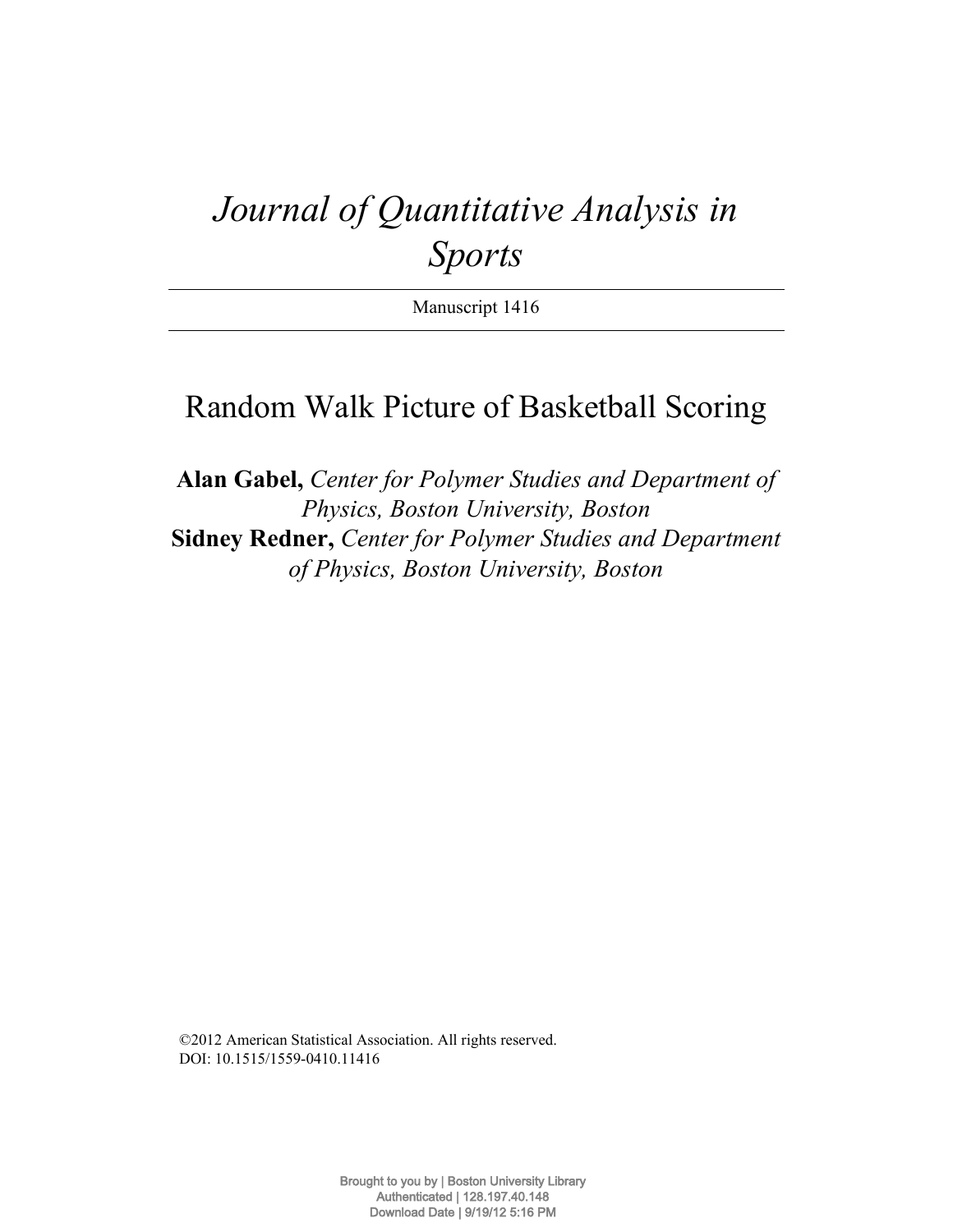# Random Walk Picture of Basketball Scoring

Alan Gabel and Sidney Redner

#### **Abstract**

We present evidence, based on play-by-play data from all 6087 games from the 2006/07– 2009/10 seasons of the National Basketball Association (NBA), that basketball scoring is well described by a continuous-time anti-persistent random walk. The time intervals between successive scoring events follow an exponential distribution, with essentially no memory between different scoring intervals. By including the heterogeneity of team strengths, we build a detailed computational random-walk model that accounts for a variety of statistical properties of scoring in basketball games, such as the distribution of the score difference between game opponents, the fraction of game time that one team is in the lead, the number of lead changes in each game, and the season win/loss records of each team.

**KEYWORDS:** scoring statistics, hot hand, stochastics, random walk, Poisson process, antipersistence

**Author Notes:** We thank Guoan Hu for assistance with downloading and processing the data and Ravi Heugel for initial collaborations on this project. We also thank Aaron Clauset for helpful comments on an earlier version of the manuscript. This work was supported in part by NSF grant DMR0906504.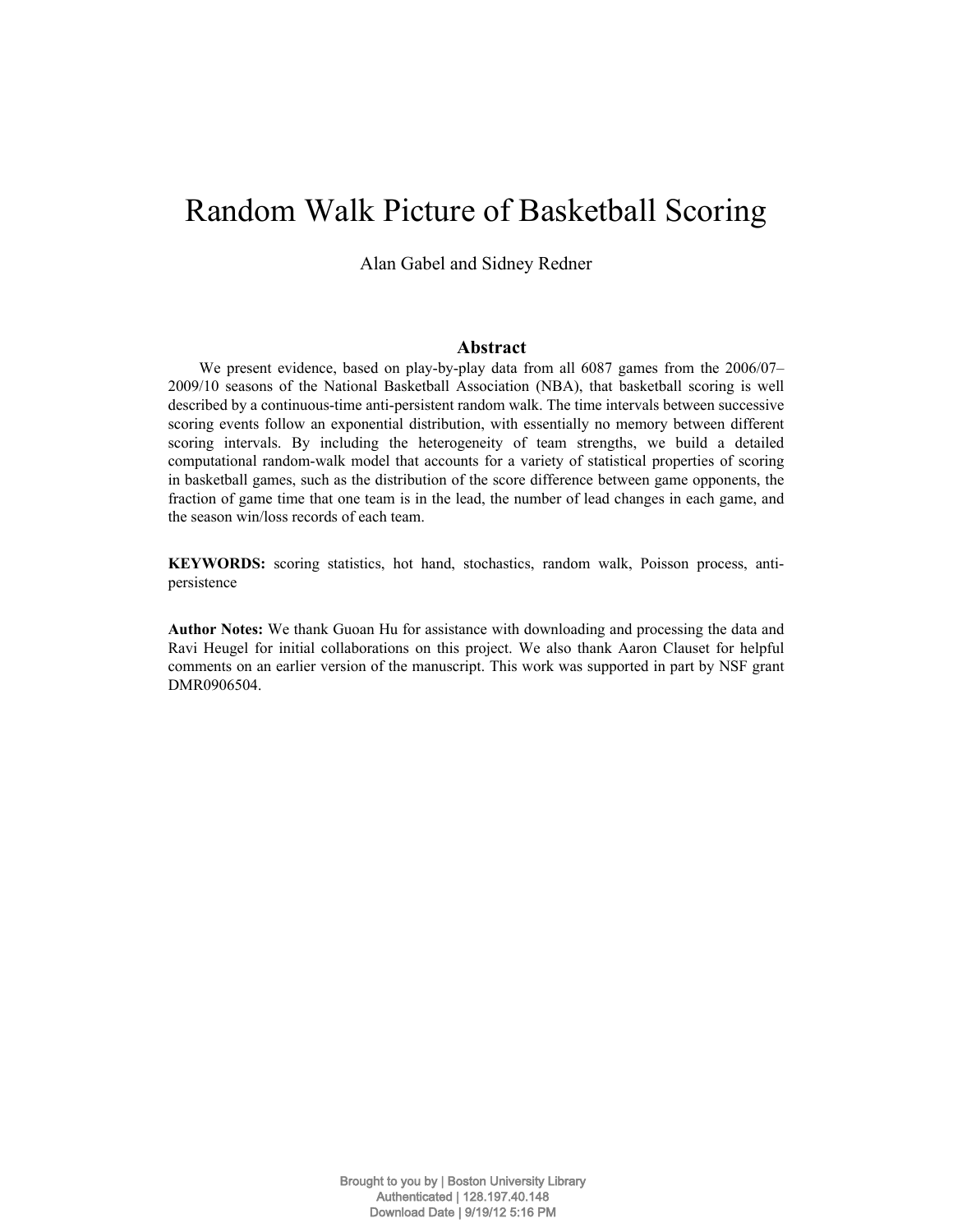#### **1 Introduction**

Sports provide a rich laboratory in which to study competitive behavior in a welldefined way. The goals of sports competitions are simple, the rules are well defined, and the results are easily quantifiable. With the recent availability of high-quality data for a broad range of performance metrics in many sports (see, for example, shrpsports.com), it is now possible to address questions about measurable aspects of sports competitions that were inaccessible only a few years ago. Accompanying this wealth of new data is a rapidly growing body of literature, both for scientific and lay audiences, on quantitative modeling and analysis of sports statistics (for general references, see, e.g., Mosteller (1997), Albert, Bennett, and Cochran (2005), Kubatko, Oliver, Pelton, and Rosenbaum (2007), Albert and Koning (2008), Glickman and Evans (2009), Arkes and Martinez (2011)).

In this spirit, our investigation is motivated by the following simple question: can basketball scoring be described by a random walk? To answer this question we analyze play-by-play data for four seasons of all National Basketball Association (NBA) games. Our analysis indicates that a simple random-walk model successfully captures many features of the observed scoring patterns. We focus on basketball primarily because there are many points scored per game — roughly 100 scoring events in a 48-minute game — and also many games in a season. The large number of scoring events allows us to perform a meaningful statistical analysis.

Our random walk picture addresses the question of whether sports performance metrics are determined by memory-less stochastic processes or by processes with long-time correlations (Gilovich, Vallone, and Tversky (1985), Miller and Weinberg (1991), Gould (1996), Dyte and Clarke (2000), Everson and Goldsmith-Pinkham (2008)). To the untrained eye, streaks or slumps — namely, sustained periods of superior or inferior performances — seem so unusual that they ought to have exceptional explanations. This impression is at odds with the data, however. Impartial analysis of individual player data in basketball has discredited the notion of a 'hot hand' (Gilovich et al. (1985), Ayton and Fischer (2004)). Rather, a player's shooting percentage is independent of past performance, so that apparent streaks or slumps are simply a consequence of a series of random uncorrelated scoring events. Similarly, in baseball, teams do not get 'hot' or 'cold' (Vergin (2000), Sire and Redner (2009)); instead, the functional forms of winning and losing streak distributions arise from random statistical fluctuations.

In this work, we focus on the statistical properties of scoring during each basketball game. The scoring data are consistent with the scoring rate being described by a continuous-time Poisson process. Consequently, apparent scoring bursts or scoring droughts arise from Poisson statistics rather than from a temporally correlated process. Our main hypothesis is that the evolution of the score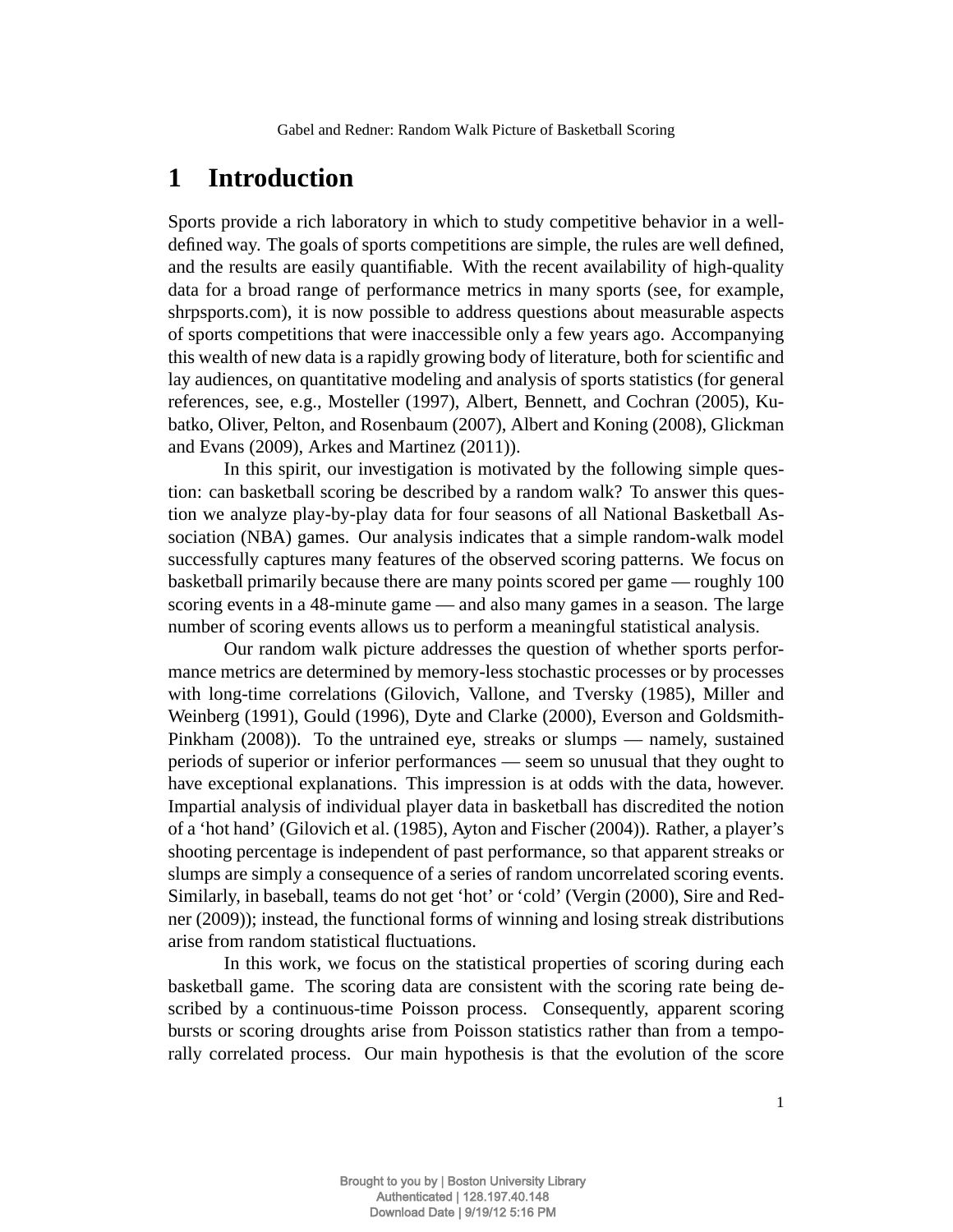difference between two competing teams can be accounted by a continuous-time random walk.

This idealized picture of random scoring has to be augmented by two features — one that may be ubiquitous and one idiosyncratic to basketball. The former is the existence of a weak linear restoring force, in which the leading team scores at a slightly lower rate (conversely, the losing team scores at a slightly higher rate). This restoring force seems to be a natural human response to an unbalanced game a team with a large lead may be tempted to coast, while a lagging team likely plays with greater urgency. A similar "rich get poorer" and "poor get richer" phenomenon was found in economic competitions where each interaction has low decisiveness (Durham, Hirschleifer, and Smith (1998), Garfinkel and Skaperdas (2007)). Such a low payoff typifies basketball, where the result of any single play is unlikely to determine the outcome of the game. The second feature, idiosyncratic to basketball, is *anti-persistence*, in which a score by one team is more likely to be followed by a score from the opponent because of the change in ball possession after each score. By incorporating these attributes into a continuous-time random-walk description of scoring, we build a computational model for basketball games that reproduces many statistical features of basketball scoring and team win/loss records.

#### **2 Scoring Rate**

Basketball is played between two teams with five players each. Points are scored by making baskets that are each worth 2 points (typically) or 3 points. Additional single-point baskets can occur by foul shots that are awarded after a physical or technical foul. The number of successive foul shots is typically 1 or 2, but more can occur. The duration of a game is 48 minutes (2880 seconds). Games are divided into four 12-minute quarters, with stoppage of play at the end of each quarter. The flow of the game is ostensibly continuous, but play does stop for fouls, time-outs, and out-of-bounds calls. An important feature that sets the time scale of scoring is the 24-second clock. In the NBA, a team must either attempt a shot that hits the rim or score within 24 seconds of gaining possession of the ball, or else possession is forfeited to the opposing team. At the end of the game, the team with the most points wins.

We analyze play-by-play data from 6087 NBA games for the 2006/07– 2009/10 seasons, including playoff games (see www.basketballvalue.com); for win/ loss records we use a larger dataset for 20 NBA seasons (www.shrpsports.com). To simplify our analysis, we consider scoring only until the end of regulation time. Thus every game is exactly 48 minutes long and some games end in ties. We omit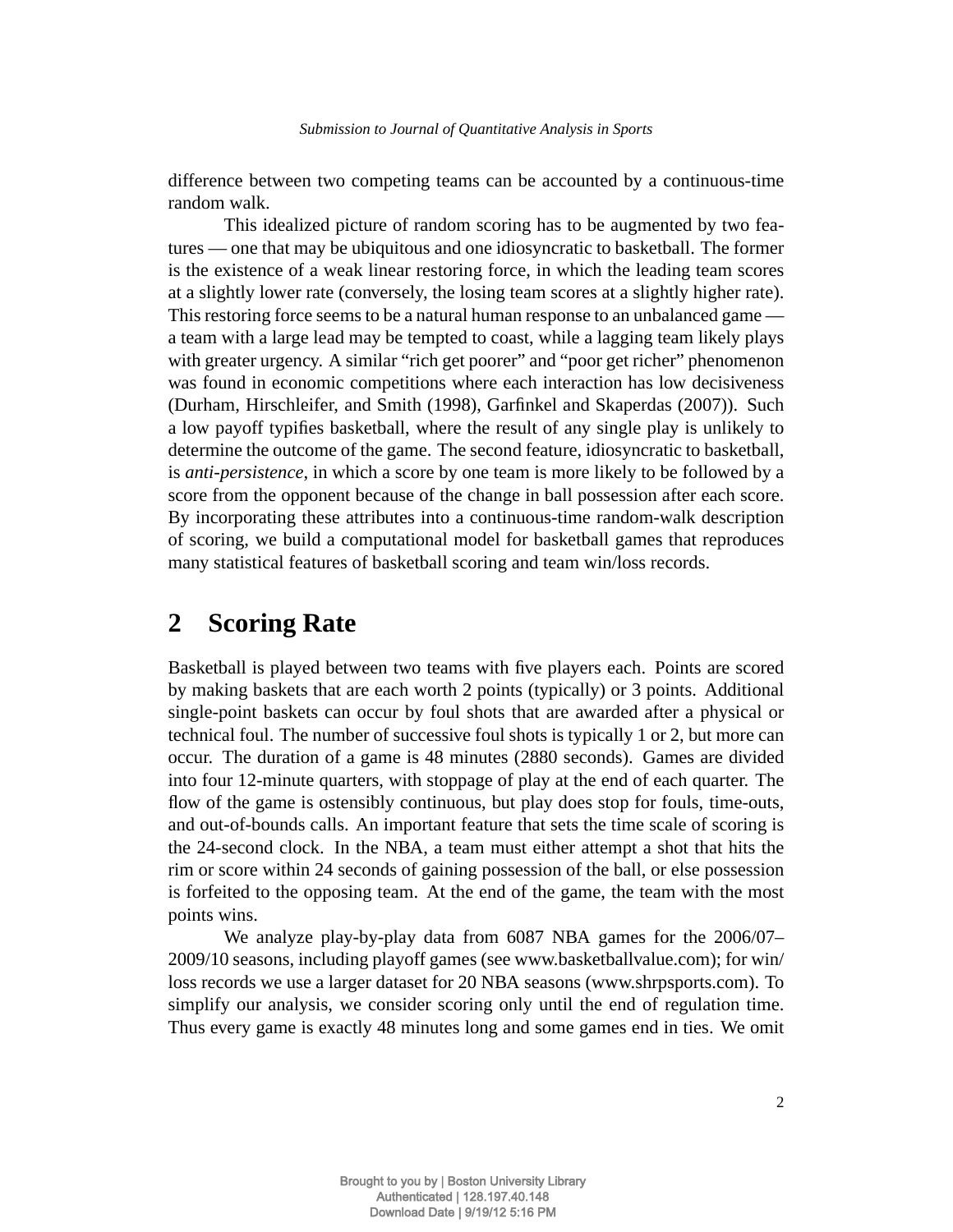overtime to avoid the complications of games of different durations and the possibility that scoring patterns during overtime could be different from those during regulation time.

We focus on what we term *scoring plays*, rather than individual baskets. A scoring play includes any number of baskets that are made with no time elapsed between them on the game clock. For example, a 2-point play could be a single field goal or two consecutive successful foul shots; a 3-point play could be a normal field goal that is immediately followed by a successful foul shot, or a single successful shot from outside the 3-point line. High-value plays of 5 and 6 points involve multiple technical or flagrant fouls. Since they have negligible probability of occurence (Table 1), we will ignore them in our analysis. Consistent with our focus on scoring plays, we define the scoring rate as the number of scoring plays per second. This quantity is measured for each second of the game. For the 4 seasons of data, the average scoring rate is roughly constant over the course of a game, with mean value of 0.03291 plays/sec (Fig. 1). Averaging each quarter separately gives a scoring rate of 0.03314, 0.03313, 0.03243, and 0.03261 for first through fourth quarters, respectively. The scoring rate corresponds to 94.78 successful plays per game. Since there is, on average, 2.0894 points scored per play, each team has 99.018 points in an average game (Westfall (1990)). Parenthetically, the average scoring rate is constant from season to season, and equals 0.03266, 0.03299, 0.03284, 0.03315 for the 2006–07 to the 2009–10 seasons.

|                   |                                       |  | Points per Play | Percentage |
|-------------------|---------------------------------------|--|-----------------|------------|
| Points per Basket | Percentage<br>33.9%<br>54.6%<br>11.5% |  | 1 pt.           | 8.70%      |
| 1 pt.             |                                       |  | 2 pts.          | 73.86%     |
| $2$ pts.          |                                       |  | 3 pts.          | 17.28%     |
| 3 pts.            |                                       |  | 4 pts.          | 0.14%      |
|                   |                                       |  | 5 pts.          | 0.023%     |
|                   |                                       |  | 6 pts.          | 0.0012%    |

Table 1: Point values of each basket (left) and each play (right) and their respective percentages.

Curiously, significant deviations to the constant scoring rate occur near the start and end of each quarter (Fig. 1(a)). During roughly the first 10 seconds of each quarter, scoring is unlikely because of a natural minimum time to make a basket after the initiation of play. Near the end of each of the first three quarters, the scoring rate first decreases and then sharply increases right at the end of the quarter. This anomaly arises because, within the last 24 seconds of the quarter,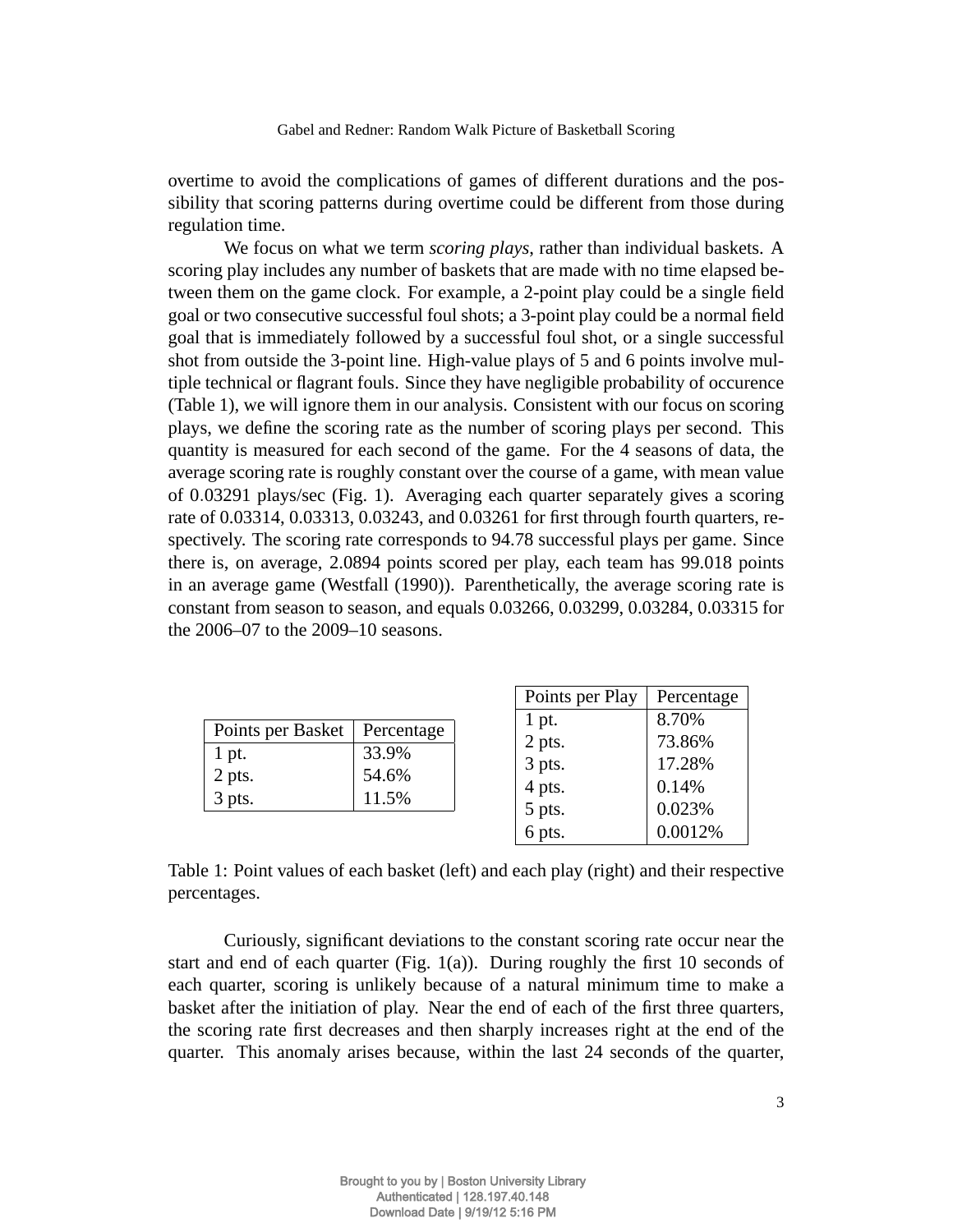

Figure 1: (a) Average scoring rate as a function of time over all games in our dataset. (b) Rate near the change of each quarter; zero on the abscissa corresponds to the start/end of a quarter.

teams may intentionally delay their final shot until the last moment, so that the opponent has no chance for another shot before the quarter ends. However, there is only an increase in the scoring rate before the end of the game, possibly because of the urgent effort of a losing team in attempting to mount a last-minute comeback via intentional fouls. While these deviations from a constant scoring rate are visually prominent, they occur over a small time range near the end of each quarter. For the rest of our analysis, we ignore these end-of-quarter anomalies and assume that scoring in basketball is temporally homogeneous.

In addition to temporal homogeneity, the data suggest that scoring frequency obeys a Poisson-like process, with little memory between successive scores (see also de Saá Guerra, González, Montesdeoca, Ruiz, Arjonilla-López, and Garca-Manso (2011)). To illustrate this property, we study the probability  $P(t)$  of time intervals between successive scoring plays. There are two natural such time intervals: (a) the interval  $t<sub>e</sub>$  between successive scores of either team, and (b) the interval  $t_s$  between successive scores of the same team. The probability  $P(t_e)$  has a peak at roughly 16 seconds, which evidently is determined by the 24-second shot clock. This probability distribution decays exponentially in time over nearly the entire range of data (Fig. 2). Essentially the same behavior arises for  $P(t_s)$ , except that the time scale is larger by an obvious factor of 2. When all the same-team time intervals are divided by 2, the distributions  $P(t_e)$  and  $P(t_s)$  overlap substantially. The long-time tails of both  $P(t_e)$  and  $2P(t_s/2)$  are proportional to the exponential function exp( $-\lambda_{tail}$ *t*), with rate  $\lambda_{tail} = 0.048$  plays/sec. This value is larger than the actual scoring rate of 0.03291 plays/sec because scoring intervals of less than 10 seconds are common for the exponential distribution but are rare in real basketball games. Amusingly, the longest time interval in the dataset for which neither team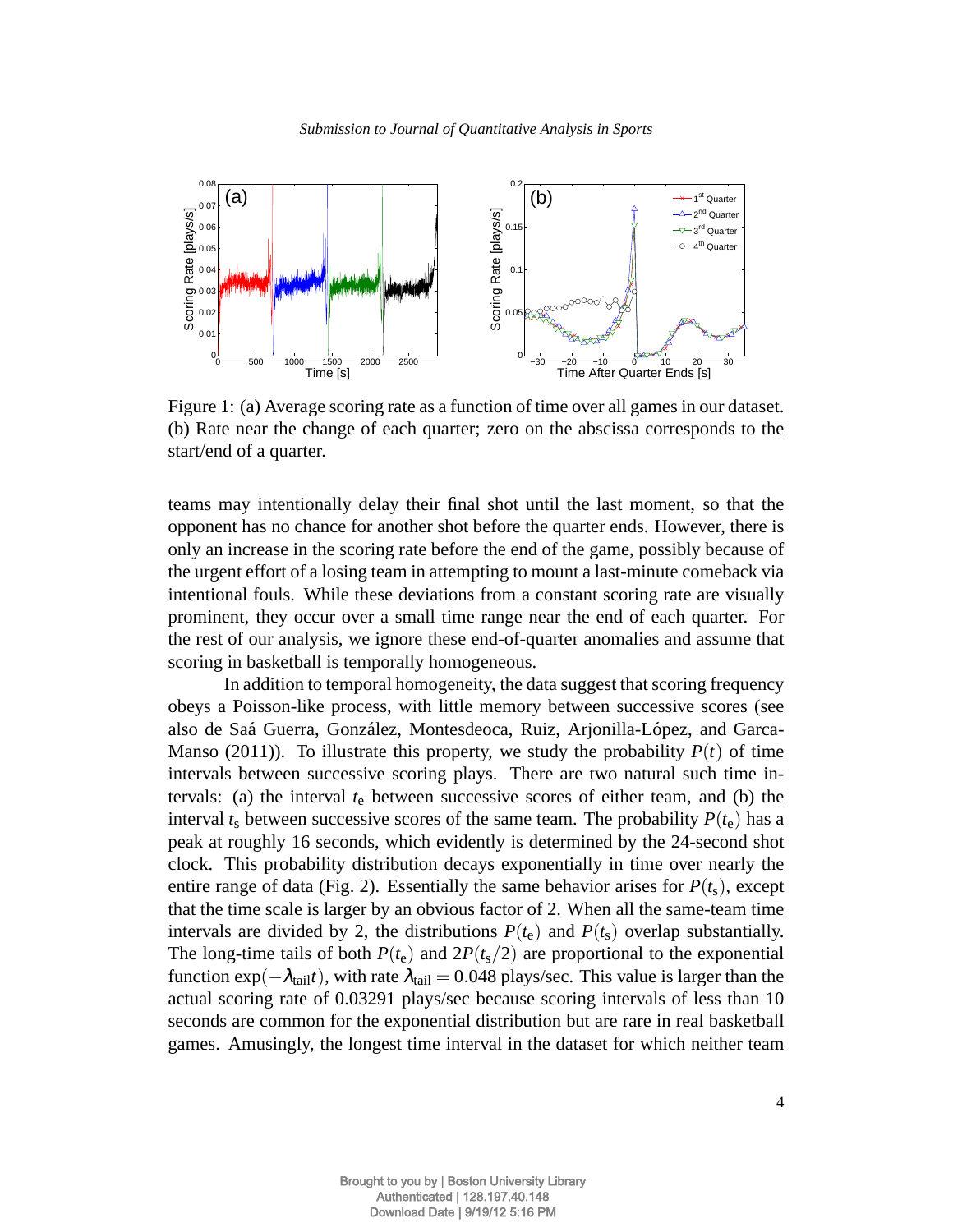

Figure 2: Probability distributions of time intervals between successive scores for either team,  $P(t_e)$  vs.  $t_e$  (a), and for the same team,  $P(t_s)$  vs.  $t_s$  (b). The line is the least-squares linear fit of  $ln(P)$  vs. *t* over the range  $t_e > 30$  sec and  $t_s > 60$  sec and corresponds to a decay rate  $\lambda_{tail} = 0.048$  and 0.024, respectively.

scored was 402 seconds, while the longest interval for which a single team did not score was 685 seconds.

It is instructive to compare the distribution of total score in a single game to that of a Poisson process. Under the assumption that scores occur at the empiricallyobserved rate of  $\lambda = 0.03291$  plays/sec, the probability that a game has *k* scoring plays is given by the Poisson distribution,  $Prob(\text{\# plays} = k) = \frac{1}{k!} (\lambda T)^k e^{-\lambda T}$ , where  $T = 2880$  sec. is the game duration. Since the average score of each play is  $\bar{s} = 2.0894$  points, a game that contains *k* scoring plays will have a total score of approximately  $S = \bar{s}k$ . By changing variables from k to S in the above Poisson distribution, the probability that a game has a total score *S* is

$$
\text{Prob}(\text{score} = S) = \frac{1}{\overline{s}} \frac{(\lambda T)^{S/\overline{s}} e^{-\lambda T}}{(S/\overline{s})!}.
$$
 (1)

This probability agrees reasonably with game data (Fig. 3), considering that (1) is derived using only the mean scoring rate and mean points per play. By including the different point values for each play, the resulting score distribution would broaden. Furthermore, if we impose a cutoff in the probability of short scoring intervals (see Fig. 2) the total score distribution of Fig. 3 would shift slightly to the left which would bring the model prediction closer to the data.

An important aspect of the time intervals between successive scoring events is that they are weakly correlated. To illustrate this feature, we take the time-ordered list of successive scoring intervals  $t_1, t_2, t_3, \ldots$ , for all games and compute the n-lag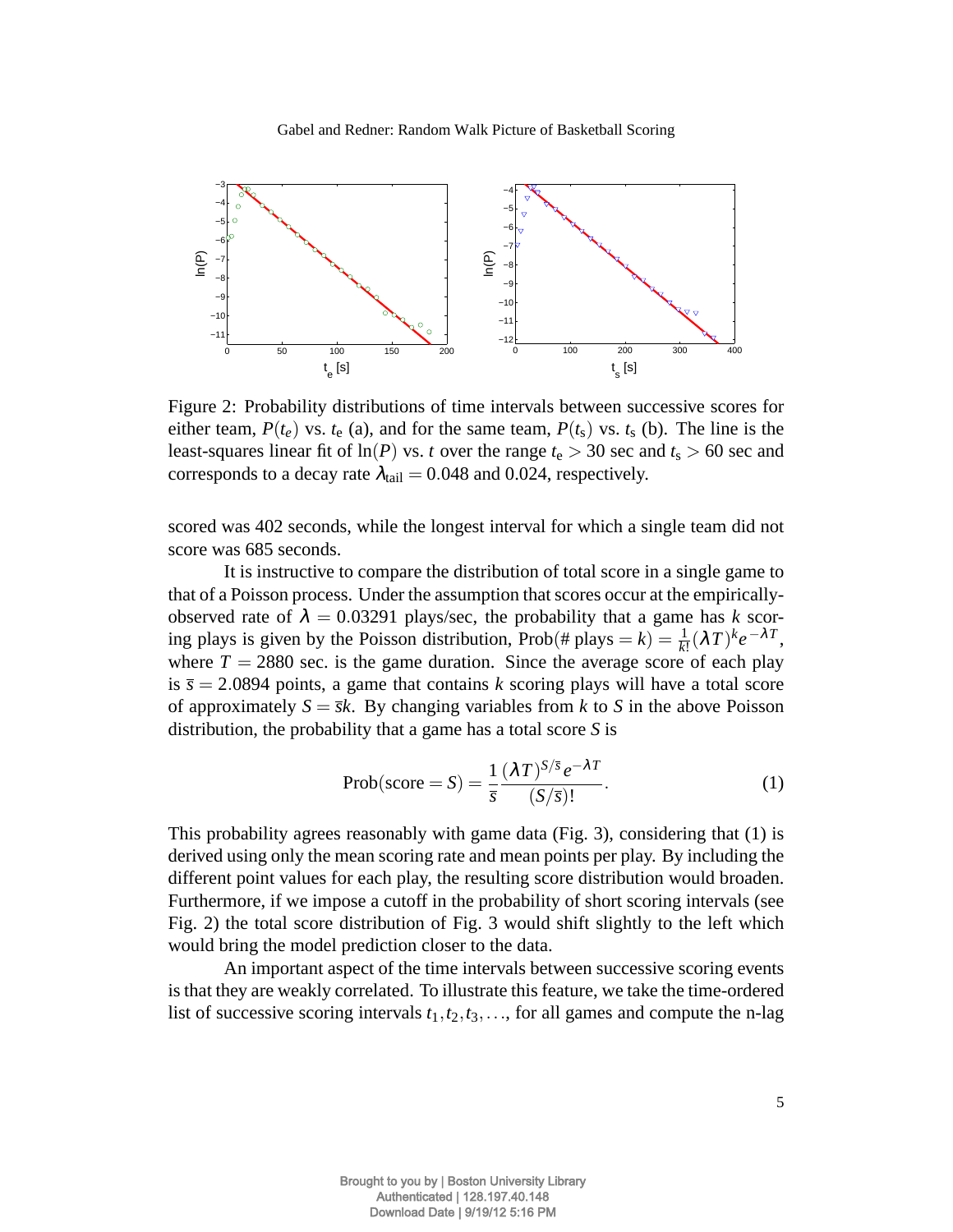*Submission to Journal of Quantitative Analysis in Sports*



Figure 3: Probability Prob(score  $= S$ ) for a total score *S* in a single game. Circles are the data, and the solid curve is the Poisson distribution (1).

correlation function (Box and Jenkins (1976))

$$
C(n) \equiv \frac{\sum_{k} (t_k - \overline{t})(t_{k+n} - \overline{t})}{\sum_{k} (t_k - \overline{t})^2} \,. \tag{2}
$$

Thus  $n = 1$  gives the correlation between the time intervals between successive scores,  $n = 2$  to second-neighbor score intervals, etc. For both the intervals  $t_e$  (independent of which team scored) and  $t_s$  (single team), we find that  $C(n) < 0.03$ for  $n \geq 1$ . Thus there is little correlation between scoring events, suggesting that basketball scoring is a nearly memory-less process. Accordingly, scoring bursts or scoring droughts are nothing more than manifestations of the fluctuations inherent in a Poisson process of random and temporally homogeneous scoring events.

### **3 Random-Walk Description of Scoring**

We now turn to the question of *which* team scores in each play to build a randomwalk description of scoring dynamics. After a given team scores, possession of the ball reverts to the opponent. This change of possession confers a significant disadvantage for a team to score twice in succession. On average, immediately after a score, the same team scores again with probability  $q = 0.348$ , while the opponent scores with probability 0.652. This tendency for alternating scores is characteristic of an *anti-persistent* random walk (García-Pelayo (2007)), in which a step in a given direction is more likely to be followed by a step in the opposite direction.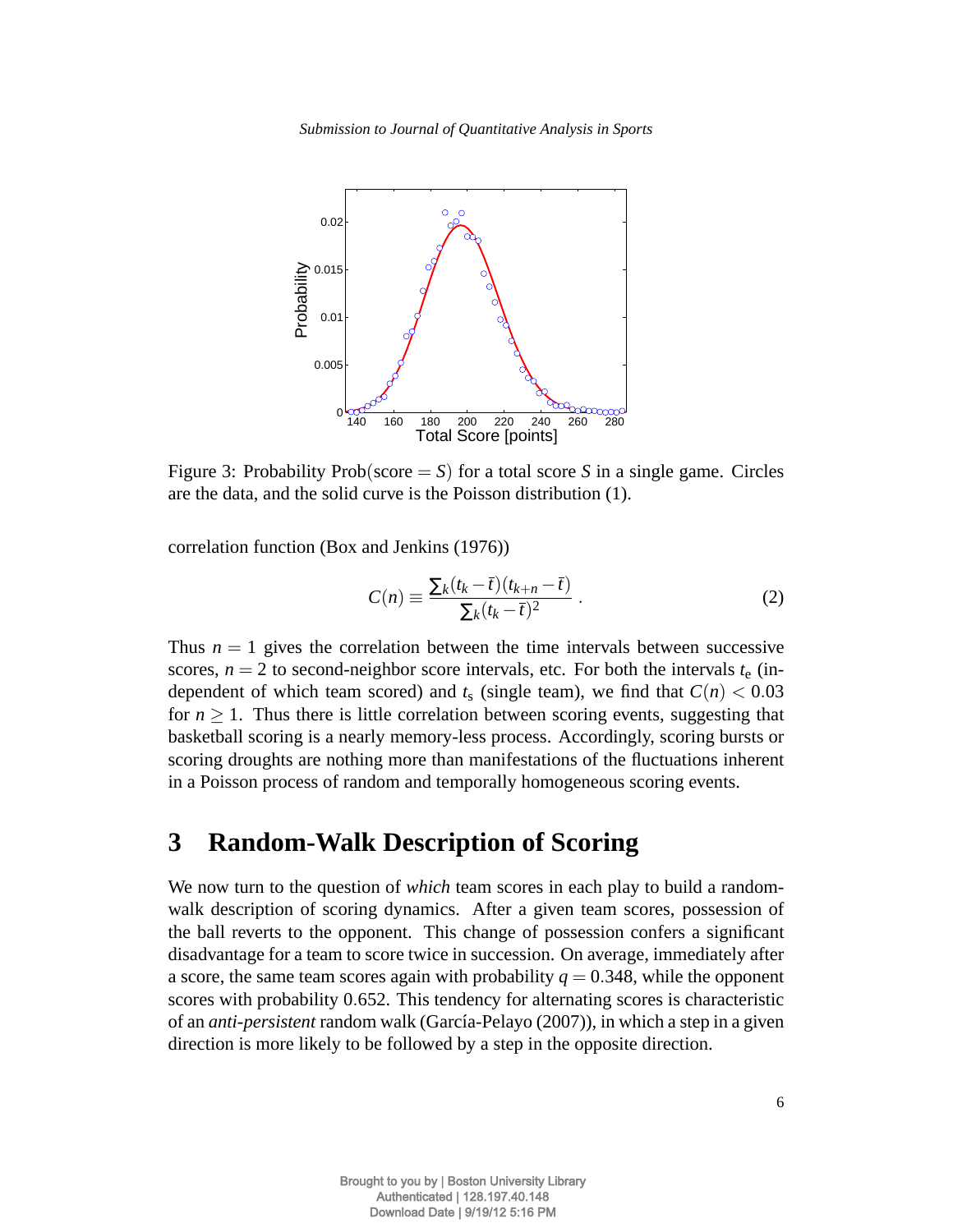As we now discuss, this anti-persistence is a determining factor in the streaklength distribution. A streak of length *s* occurs when a team scores a total of *s* consecutive points before the opposing team scores. We define  $Q(s)$  as the probability for a streak to have length *s*. To estimate this streak-length probability, note that since  $\bar{s} = 2.0894$  points are scored, on average, in a single play, a scoring streak of *s* points corresponds to  $s/\overline{s}$  consecutive scoring plays. In terms of an anti-persistent random walk, the probability  $Q(s)$  for a scoring streak of *s* points is  $Q(s) = Aq^{s/\overline{s}}$ where  $A = q^{-1/\bar{s}} - 1$  is the normalization constant. This simple form reproduces the observed exponentially decaying probability of scoring streaks reasonably accurately (Fig. 4).



Figure 4: Probability  $Q(s)$  for a consecutive point streak of *s* points ( $\circ$ ). The dashed line corresponds to  $Q(s) = Aq^{s/\overline{s}}$ , with  $q = 0.348$  and A the normalization constant. The solid line corresponds to a refined model that incorporates the different probabilities of 1, 2, 3, and 4-point plays (see Eqs.  $(4)$  and  $(5)$ ).

However, we can do better by constructing a refined model that incorporates the different probabilities for 1, 2, 3, and 4 point plays. Let  $w_\alpha$  be the probability that a play is worth  $\alpha$  points (Table 1) and let  $v_m$  be the value of the  $m<sup>th</sup>$  play in a streak. A scoring sequence  $\{v_1, \ldots, v_n\}$  that results in *s* points must satisfy the constraint  $\sum_{k=1}^{n}$  $x_{k=1}^{n}$   $v_k = s$ , where *n* is the number of plays in the sequence. The probability for this streak is given by  $\prod_{k=1}^{n} w_{v_k}$ . Because a streak of length *s* points involves a variable number of plays, the total probability for a streak of *s* points is

$$
Q(s) = \sum_{n=1}^{\infty} \left[ q^{n-1} (1-q) \sum_{\{v_k\}} \left( \prod_{k=1}^n w_{v_k} \right) \right],
$$
 (3)

7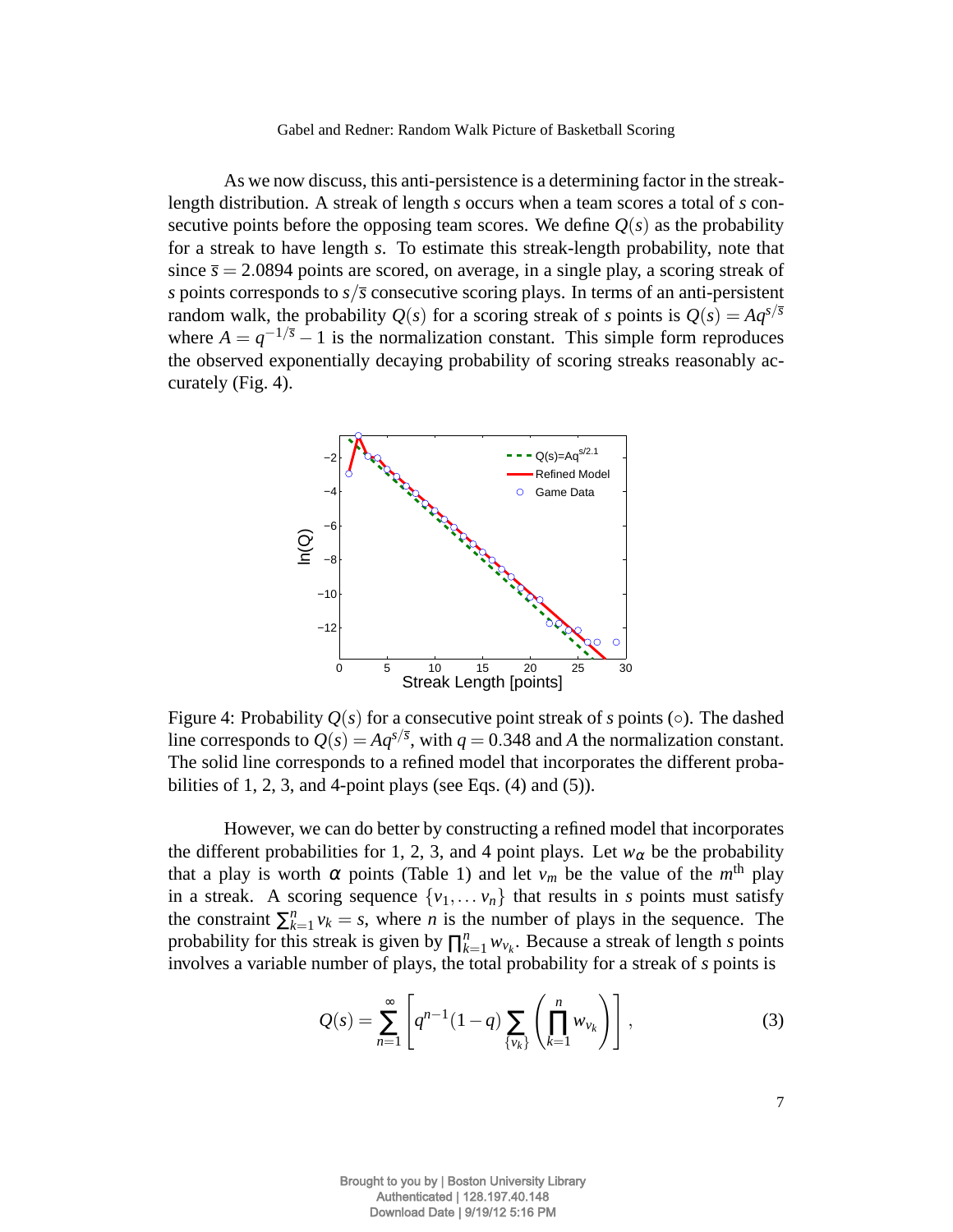Here the inner sum is over all allowed sequences  $\{v_k\}$  of *n* consecutive pointscoring events, and the factor  $q^{n-1}(1-q)$  gives the probability for a streak of exactly *n* plays. For example, the probabilities for streaks up to  $s = 4$  are:

$$
Q(1) = (1 - q)w_1
$$
  
\n
$$
Q(2) = (1 - q)[w_2 + qw_1^2]
$$
  
\n
$$
Q(3) = (1 - q)[w_3 + 2qw_2w_1 + q^2w_1^3]
$$
  
\n
$$
Q(4) = (1 - q)[w_4 + q(2w_3w_1 + w_2^2) + 3q^2w_2w_1^2 + q^3w_1^4].
$$
\n(4)

A direct calculation of these probabilities for general *s* becomes tedious for large *s*, but we can calculate them recursively for  $s > 4$ . To do so, we decompose a streak of *s* points as a streak of  $s - v_n$  points, followed by a single play that of  $v_n$ points. The probability of such a play is  $q_{w_{v_n}}$ . Because the last play can be worth 1, 2, 3, or 4 points, the probability for a streak of length *s* is given recursively by

$$
Q(s) = q[w_1Q(s-1) + w_2Q(s-2) + w_3Q(s-3) + w_4Q(s-4)].
$$
 (5)

Using Eqs. (4) and (5), we may calculate  $Q(s)$  numerically for any *s*. The resulting probabilities closely match the empirical data (Fig. 4), suggesting that streaks arise only from random statistical fluctuations and not from teams or individuals getting hot or cold.

Another intriguing feature of basketball games is that the scoring probability at any point in the game is affected by the current score: the probability that the winning team scores decreases systematically with its lead size; conversely, the probability that the losing team scores increases systematically with its deficit size (Fig. 5). This effect is well-fit by a linear dependence of the bias on the lead (or deficit) size. (Such a linear restoring force on a random walk is known in the physics literature as the Ornstein-Uhlenbeck model (Uhlenbeck and Ornstein (1930)). For basketball, the magnitude of the effect is small; assuming a linear dependence, a least-squares fit to the data gives a decrease in the scoring rate of 0.0022 per point of lead. Naively, this restoring force originates from the winning team 'coasting' or the losing team increasing its level of effort.

We now build a random-walk picture for the time evolution of the difference in the score  $\Delta(t)$  between two teams. Each game starts scoreless and  $\Delta(t)$  subsequently increases or decreases after each scoring play until the game ends. The trajectory of  $\Delta(t)$  versus *t* qualitatively resembles the position of a random walk as a function of time. Just as for random walks, the statistically significant quantity is  $\sigma^2 \equiv \text{var}(\Delta(t))$ , the variance in the score difference, averaged over many games. For a classic random walk,  $\sigma^2 = 2Dt$ , where *D* is the diffusion coefficient. As illustrated in Fig. 6,  $\sigma^2$  does indeed grow nearly linearly with time for NBA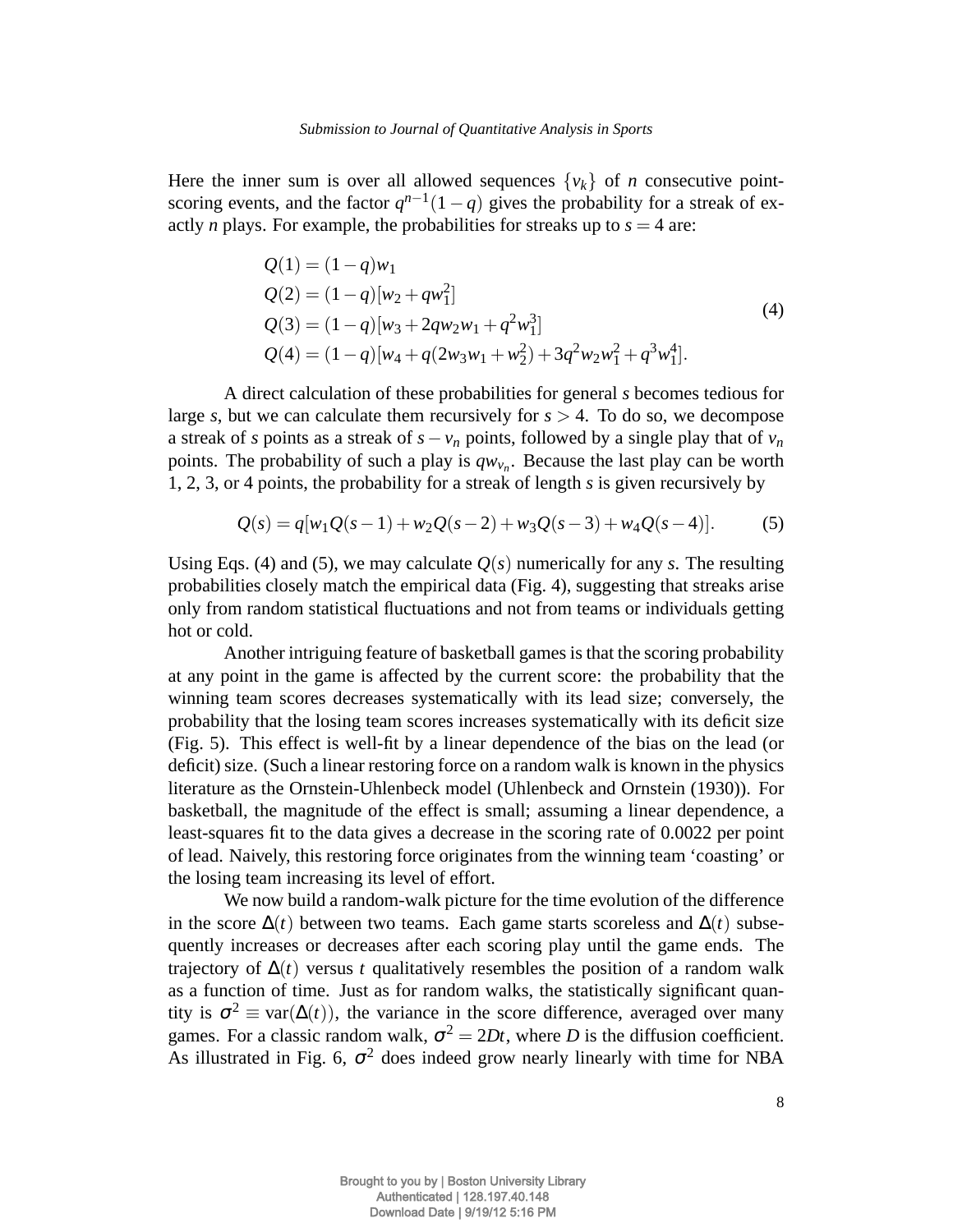

Figure 5: Data for the probability *S*(*L*) that a team will score next given a lead *L* ( $\circ$ ). The line is the least-squares linear fit, *S*(*L*) =  $\frac{1}{2} - 0.0022L$ .

basketball games, except for the last 2.5 minutes of the game; we will discuss this latter anomaly in more detail below. A least-squares linear fit to all but the last 2.5 minutes of game data gives  $\sigma^2 = 2D_{\text{fit}}t$ , with  $D_{\text{fit}} = 0.0363$  points<sup>2</sup>/sec.

We may also independently derive an effective diffusion constant from the time evolution of the score difference from basic parameters of an anti-persistent random walk. For such a walk, two successive scores by the same team correspond to two random-walk steps in the same direction. As mentioned above, we found that the probability of this outcome is  $q = 0.348$ . Conversely, the probability for a score by one team immediately followed with a score by the opposing team is 1−*q*. Let us define *P*(∆,*t*) as the probability that the score difference equals ∆ at time *t*. Using the approach of García-Pelayo (2007) for an anti-persistent random walk,  $P(\Delta, t)$  obeys the recursion

$$
P(\Delta, t + \tau) = qP(\Delta - \ell, t) + qP(\Delta + \ell, t) + [(1 - q)^2 - q^2]P(\Delta, t - \tau),
$$
 (6a)

where  $\ell$  is the point value of a single score. To understand this equation, we rewrite it as

$$
P(\Delta, t + \tau) = q[P(\Delta - \ell, t) + P(\Delta + \ell, t) - P(\Delta, t - \tau)] + (1 - q)P(\Delta, t - \tau). \tag{6b}
$$

The second factor in (6b) corresponds to two scores by alternating teams; thus the score difference equals  $\Delta$  at time  $t - \tau$  and again at time  $t + \tau$ . This event occurs with probability  $1-q$ . The terms in the square bracket correspond to two successive scores by one team. Consequently a score difference of  $\Delta \pm 2\ell$  at time *t* −  $\tau$  evolves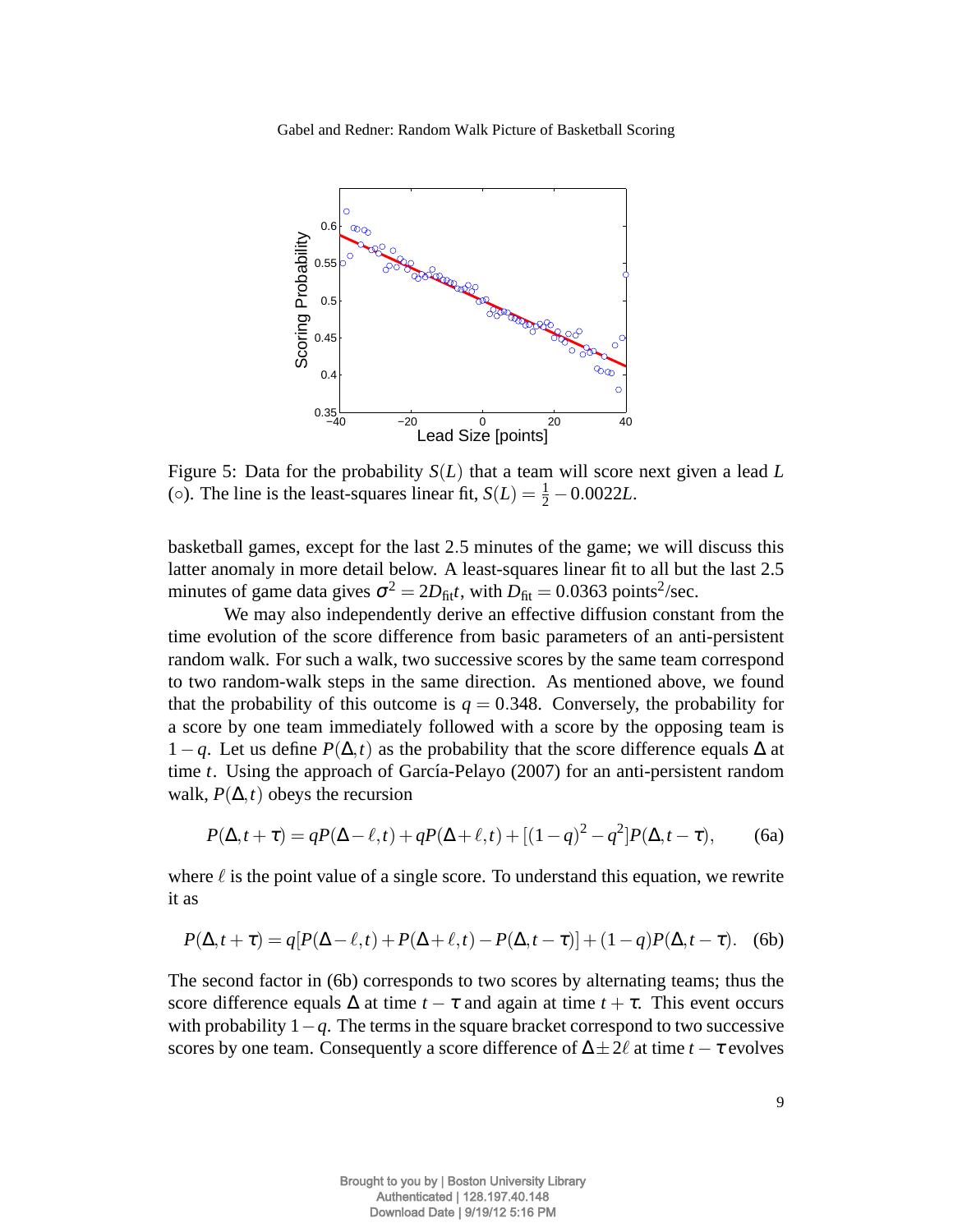

Figure 6: Variance in the score difference,  $\sigma^2$ , as a function of time. The line  $\sigma^2 = 2D_{\text{fit}}t$  is the least-squares linear fit, excluding the last 2.5 minutes of data. The variance reaches its maximum 2.5 minutes before the end of the game (dashed line).

to a score difference  $\Delta$  at time  $t + \tau$ . Thus the corresponding walk must be at  $\Delta \pm \ell$ at time *t* but *not* at  $\Delta$  at time  $t - \tau$ .

Expanding  $P(\Delta, t)$  in Eq. (6a) to first order in *t* and second order in  $\Delta$  yields

$$
\frac{\partial P}{\partial t} = \frac{q}{(1-q)} \frac{\ell^2}{2\tau} \frac{\partial^2 P}{\partial \Delta^2} \equiv D_{\text{ap}} \frac{\partial^2 P}{\partial \Delta^2} \,. \tag{7}
$$

where  $D_{ap}$  is the effective diffusion coefficient associated with an anti-persistent random walk. Notice that for  $q = \frac{1}{2}$  $\frac{1}{2}$  the score evolution reduces to a simple symmetric random walk, for which the diffusion coefficient is  $D_{ap} = \ell^2/(2\tau)$ . Substituting in the values from the game data  $q = 0.348$  (probability for the same team to score consecutively),  $\ell = 2.0894$  (the mean number of points per scoring event), and  $\tau = 30.39$  seconds (the average time between successive scoring events), we obtain

$$
D_{\rm ap} = \frac{q}{1-q} \frac{\ell^2}{2\tau} = 0.0383 \frac{\text{(points)}^2}{\text{sec}} \,. \tag{8}
$$

This diffusion coefficient is satisfyingly close to the value  $D_{\text{fit}} = 0.0363$  from the empirical time dependence  $\sigma^2$ , and suggests that an anti-persistent random-walk accounts for its time dependence. We attribute the small discrepancy in the two estimates of the diffusion coefficient to our neglect of the linear restoring force in the diffusion equation (7),

Thus far, we have treated all teams as equivalent. In fact, the influence of team strengths on basketball scoring is not decisive — weaker teams can (and do)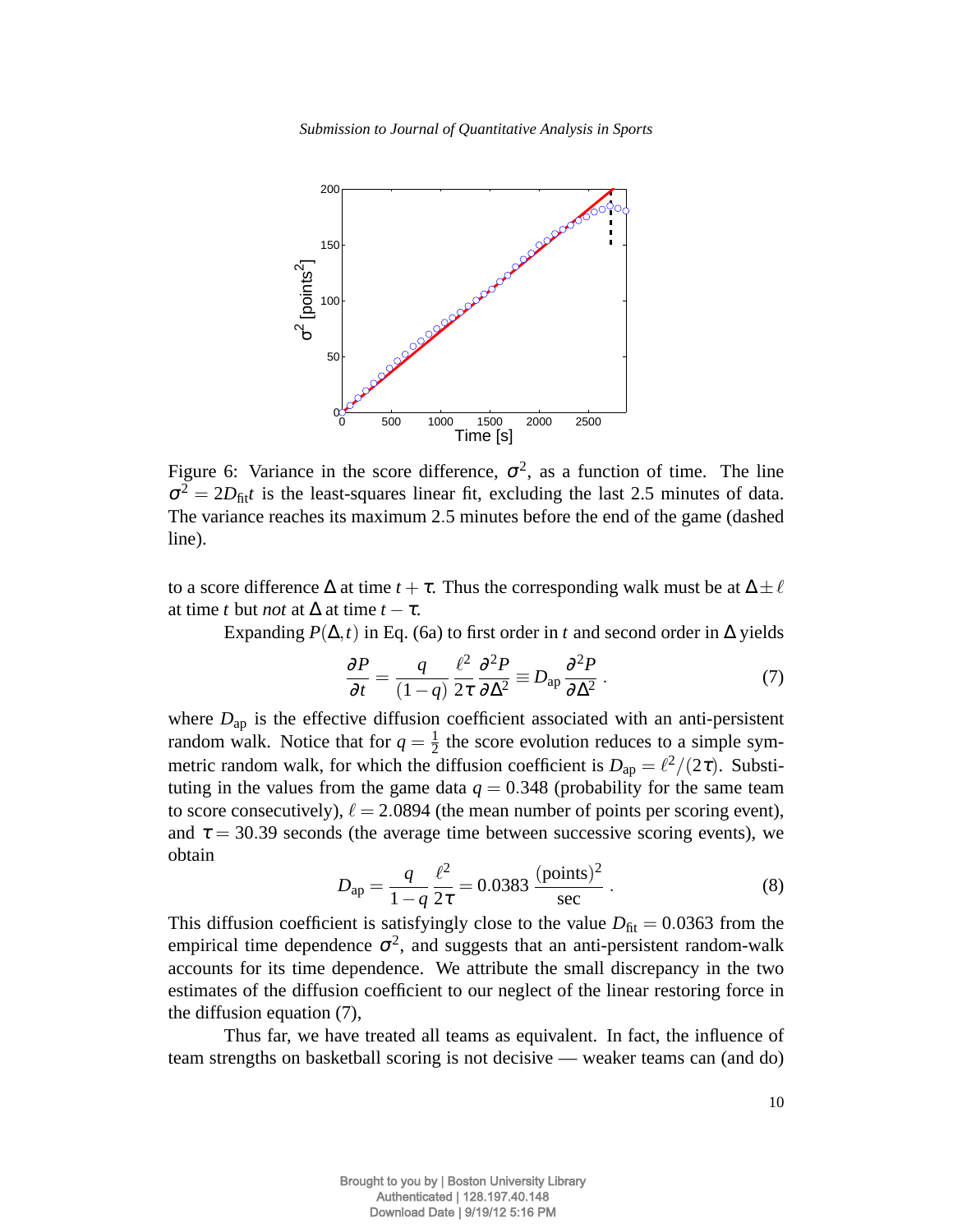

Figure 7: Probability for a given score difference at the end of the first quarter, after 45.5 minutes, and at the end of the game. The abscissa is rescaled by linear fit of variance,  $\sigma^2 \approx 2D_{fit}t$  (see Fig. 6). The dashed curve is the distribution from simulated games with team strength variance,  $\sigma_X^2 = 0.0083$  (see Sec. 4).

win against better teams. The data show that the winning team in any game has a better season record than the losing opponent with probability 0.6777. Thus within our random-walk picture, the underlying bias that arises from the disparity in the strengths of the two competing teams is masked by random-walk fluctuations. For a biased random walk with bias velocity *v* and diffusion coefficient *D*, the competition between the bias and fluctuations is quantified by the *Péclet* number  $Pe \equiv v^2 t / 2D$ (see, e.g., Probstein (1994), Redner (2001)), the ratio of the average displacement squared  $(vt)^2$  to the mean-square displacement 2*Dt* caused by random-walk fluctuations. For  $Pe \ll 1$ , bias effects due to disparities in team strengths are negligible, whereas for  $Pe \gg 1$  the bias is important. For basketball, we estimate a typical bias velocity from the observed average final score difference,  $|\Delta| \approx 10.7$  points, divided by the game duration of  $t = 2880$  seconds to give  $v \approx 0.0037$  points/sec. Using  $D \approx 0.0363$  points<sup>2</sup>/sec, we obtain  $Pe \approx 0.55$ , which is small, but not negligible. Consequently, the bias arising from intrinsic differences in team strengths is typically not large enough to predict the outcome of typical NBA basketball games.

Finally, the scoring anomaly associated with the last 2.5 minutes of the game is striking. If the score evolves as an anti-persistent random walk, the distribution

11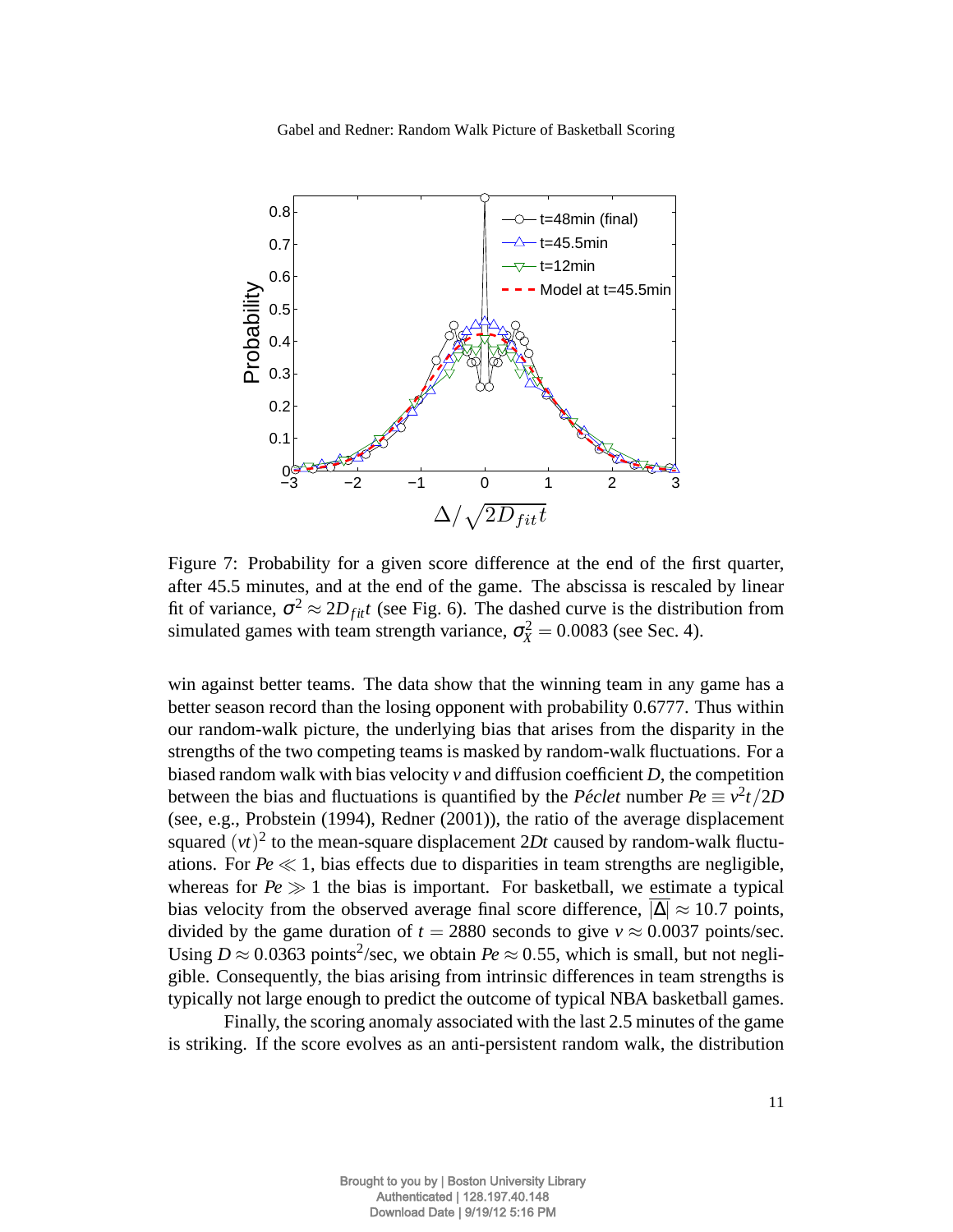of the score difference should be Gaussian whose width grows with time as  $\sqrt{Dt}$ . As shown in Fig. 7, the distribution of score difference has a Gaussian appearance, with a width that grows slightly more slowly than  $\sqrt{Dt}$ . We attribute this small deviation to the weak restoring force, which gives a diffusion constant that decreases with time. However, in the final 2.5 minutes of the game, the score-difference distribution develops a spike at  $\Delta = 0$  and dips for small  $|\Delta|$ . Thus close games tend to end in ties much more often than expected from the random-walk picture of the score evolution. This anomaly may stems from the losing team playing urgently to force a tie, a hypothesis that accords with the observed increase in scoring rate near the end of the game (Fig. 1).

#### **4 Computational Model**

From all of the empirical observations about scoring, we now construct a computational random-walk model that broadly accounts for point-scoring statistical phenomena, as well as the win/loss record of all teams at the end of the season. In our model, games are viewed as a series of temporally homogeneous and uncorrelated scoring plays. The time between plays is drawn from a Poisson distribution whose mean is the observed value of 30.39 seconds. We ignore the short-lived spikes and dips in the scoring rate at the end of each quarter (Fig. 1) and also the very rare plays of 5 or 6 points. Thus plays can be worth 1, 2, 3, or 4 points, with corresponding probabilities drawn from the observed distribution in Table 1. Simulations of scoring events continue until the final game time of 48 minutes is reached.

There are three factors that determine *which* team scores. First, the better team has a greater intrinsic chance of scoring. The second factor is the antipersistence of successive scoring events that arises from the change of possession after a score. The last is the linear restoring force, in which the scoring probability of a team decreases as its lead increases (and vice versa for a team in deficit). We therefore write the probabilities  $P_A$  and  $P_B$  that team A or team B scores next, immediately after a scoring event, as:

$$
P_A = I_A - 0.152r - 0.0022\Delta,
$$
  
\n
$$
P_B = I_B + 0.152r + 0.0022\Delta.
$$
\n(9)

Here  $I_A$  and  $I_B$  are the intrinsic scoring probabilities (which must satisfy  $I_A + I_B = 1$ ; and the term  $\pm 0.152r$  accounts for the anti-persistence. Here *r* is defined as

$$
r = \begin{cases} +1 & \text{team A scored previously,} \\ -1 & \text{team B scored previously,} \\ 0 & \text{first play of the game,} \end{cases}
$$
 (10)

12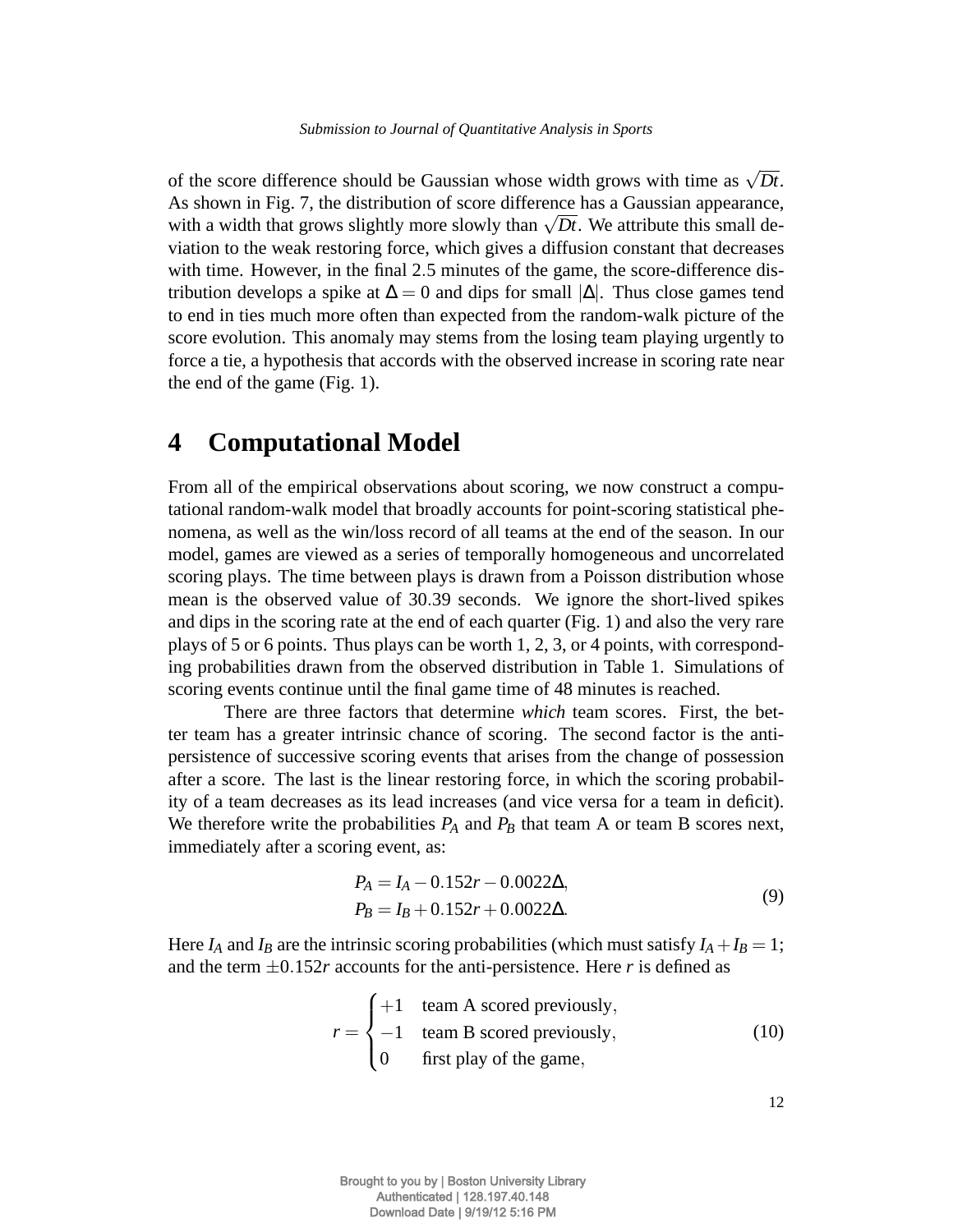and ensures that the average probability for the same team to score twice in succession equals the observed value of 0.348. Finally, the term  $0.0022\Delta$  (with  $\Delta$  the score difference) accounts for the restoring force with the empirically measured restoring coefficient (Fig. 5).

In our minimalist model, the only distinguishing characteristic of team  $\alpha$ is its intrinsic strength  $X_{\alpha}$ . We estimate team strengths by fitting simulated team win/loss records to that predicted by the classic Bradley-Terry competition model (Bradley and Terry (1952)), in which the intrinsic scoring probabilities are given by

$$
I_A = \frac{X_A}{X_A + X_B} , \qquad I_B = \frac{X_B}{X_A + X_B} . \tag{11}
$$

To simulate a season, we first assign a strength parameter to each team that is fixed for the season. We assume that the distribution of strengths is drawn from a Gaussian distribution with average  $\mu_X$  and variance  $\sigma_X^2$  (James, Albert, and Stern (1993)). Nearly identical results arise for other team strength distributions. Since the intrinsic probabilities,  $I_A$  and  $I_B$ , depend only on the strength ratio  $X_A/X_B$ , we may choose  $\mu_X = 1$  without loss of generality, so the only free parameter is  $\sigma_X^2$ . We determine  $\sigma_X^2$  by simulating many NBA seasons for a league of 30 teams for a range of  $\sigma_X^2$  values and comparing the simulated probability distributions for various fundamental game observables with corresponding empirical data.

Specifically, we examined: (i) The distribution of a given final score difference (already shown in Fig. 7). (ii) The season team winning percentage as a function of its normalized rank (Fig. 8 (a)); here, normalized rank is defined so that the team with the best winning percentage has rank 1, while the team with worst record has rank 0. (iii) The probability for a team to lead for a given fraction of the total game time (Fig. 8 (b)). (iv) The distribution of the number of lead changes during a game (Fig. 8 (c)).

Our motivation for focusing on these measures is that they provide useful statistical characterizations of how basketball games evolve. The score difference is the most basic information about the outcome of a basketball game. Similarly, the relation between rank and winning percentage provides a clean overall test of our model. The probability for a given lead time is motivated by the well-known, but mysterious arcsine law (Feller (1968)). According to this law, the trajectory of a one-dimensional random walk is likely to always be on one side of the origin rather than the walk spending equal amounts of time to the left and to the right of the origin. The ramification of the arcsine law for basketball is that a single team is likely to lead for the most of the game rather than both teams to equally sharing the time in the lead. As a corollary to the arcsine law, there are typically  $\sqrt{N}$  crossings of the origin for a one-dimensional random walk of *N* steps, and the distribution of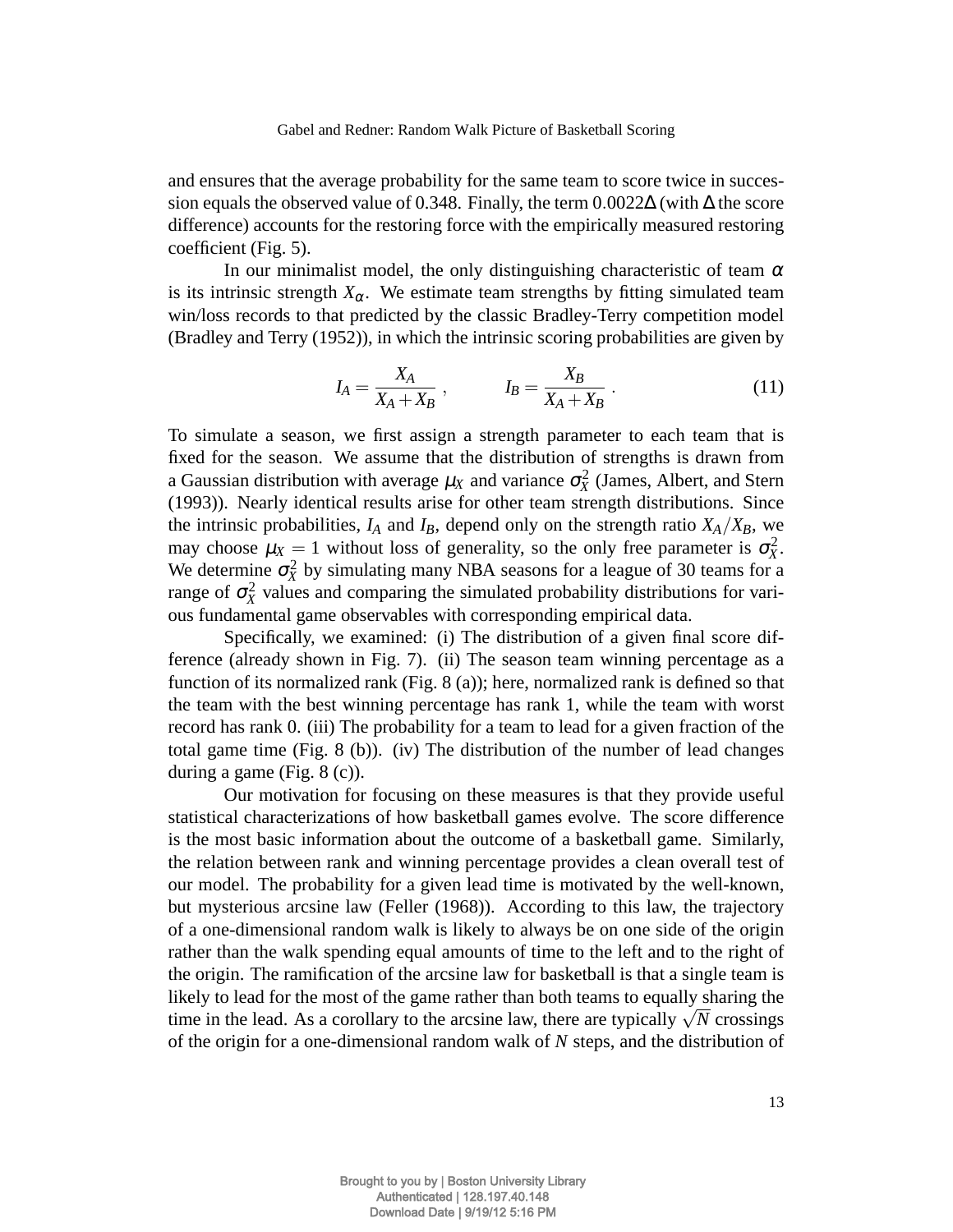*Submission to Journal of Quantitative Analysis in Sports*



Figure 8: (a) Winning percentage as a function of team rank. The data (circles) correspond to the 1991–2010 NBA seasons. The solid curve is the simulated win/loss record when the team strength variance  $\sigma_X^2 = 0.0083$ . The dashed curve is the simulated win/loss record if all teams have equal strength,  $\sigma_X^2 = 0$ . (b) Probability that a randomly-selected team leads for a given total time. (c) Probability for the number of lead changes per game: data (◦) and simulation (curve). Simulations were run for  $10^4$  seasons with  $\sigma_X^2 = 0.0083$ .

the number of lead changes is Gaussian. These origin crossings correspond to lead changes in basketball games.

For each of the four empirical observables listed above, we compare game data with the corresponding simulation results for a given value of the team strength variance  $\sigma_X^2$ . We quantify the quality of fit between the game data and the simulation results by the value  $\chi^2$  defined by

$$
\chi^2 = \sum_{x} (F_E(x) - F_S(x))^2 \,. \tag{12}
$$

Here  $F_E(x)$  is one of the four above-mentioned empirical observables,  $F_S(x)$  is the corresponding simulated observable, and *x* is the underlying variable. For example,  $F_E(x)$  and  $F_S(x)$  could be the empirical and simulated probabilities of the final score difference and *x* would be the final score difference.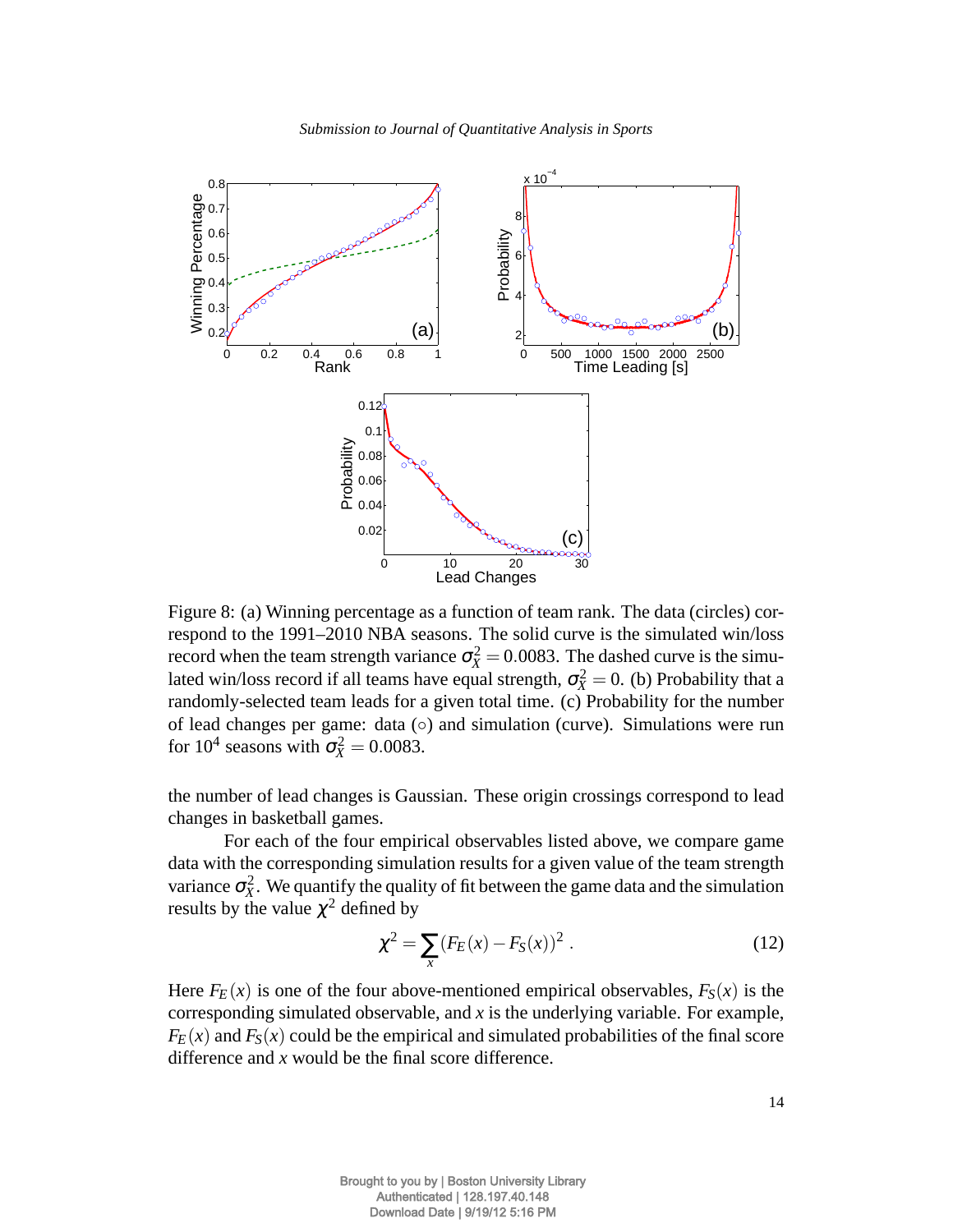

Figure 9:  $\chi^2$  as a function of  $\sigma_X^2$  for: the score difference distribution at 45.5 minutes ( $\circ$ ), number of lead changes per game ( $\bigtriangledown$ ), distribution of time that a team is leading ( $\triangleright$ ), and winning percentage as a function of rank ( $\triangle$ ). Each point is based on simulation of  $10^3$  seasons.

Figure 9 shows the values of  $\chi^2$  as a function of  $\sigma_X^2$  for the four observables. The best fit between the data and the simulations all occur when  $\sigma_X^2$  is in the range [0.00665, 0.00895]. To extract a single optimum value for  $\sigma_X^2$ , we combine the four  $\chi^2$  measurements into a single function. Two simple and natural choices are the additive and multiplicative forms

$$
f_{\text{add}} = \sum_{i=1}^{4} \frac{\chi_i^2}{\min(\chi_i^2)}, \qquad f_{\text{mult}} = \prod_{i=1}^{4} \frac{\chi_i^2}{\min(\chi_i^2)}, \qquad (13)
$$

where the sum and product are over the four observables,  $\chi_i^2$  is associated with the  $i$ <sup>th</sup> observable, and min $(\chi_i^2)$  is its minimum over all  $\sigma_X^2$  values. The denominator allows one to compare the quality of fit for disparate functions. In the absence of any prior knowledge about which statistical measure about basketball scoring is most important, we have chosen to weight them equally. With this choice, both *f*add and  $f_{\text{mult}}$  have minima at  $\sigma_X^2 = 0.0083$ . Moreover, for this value of  $\sigma_X^2$ , the value of  $\chi_i^2$  for each observable exceeds its minimum value by no more than 1.095. These results suggest that the best fit between our model and empirical data arises when we choose  $\sigma_X^2 = 0.0083$ . Thus roughly 2/3 of the NBA teams have their intrinsic strength in the range  $1 \pm \sqrt{\sigma_x^2} \approx 1 \pm 0.09$ .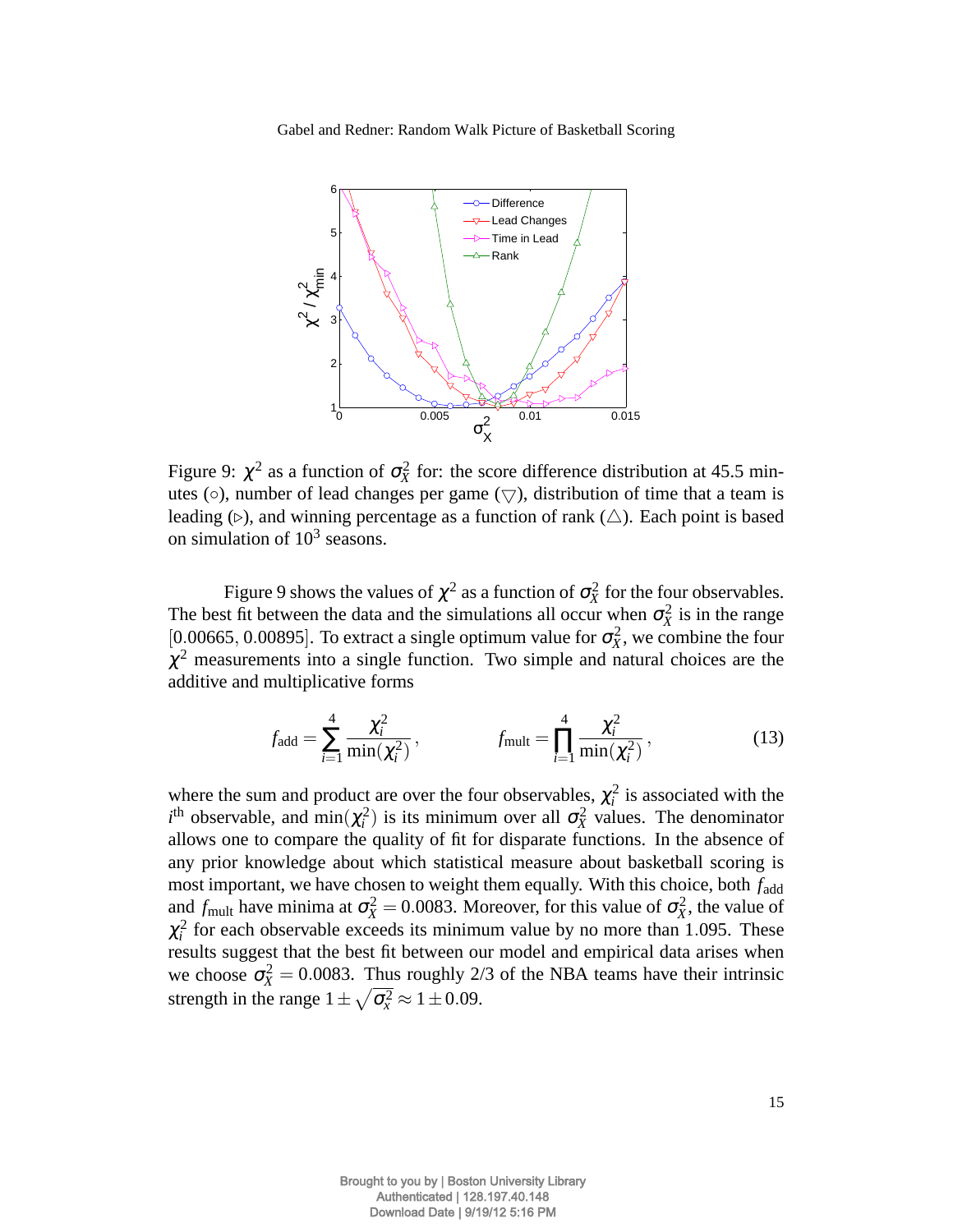#### **5 Outlook**

From all the play-by-play data of every NBA basketball game over four seasons, we uncovered several basic features of scoring statistics. First, the rate of scoring is nearly constant during a basketball game, with small correlations between successive scoring events. Consequently, the distribution of time intervals between scoring events has an exponential tail (Fig. 2). There is also a scoring anti-persistence, in which a score by one team, is likely to be followed by a score by the opponent because of the possession change after each basket. Finally, there is a small restoring force that tends to reduce the score difference between competitors, perhaps because a winning team coasts as its lead grows or a losing team plays more urgently as it falls behind.

Based on the empirical data, we argued that basketball scoring data is well described by a nearly unbiased continuous-time random walk, with the additional features of anti-persistence and a small restoring force. Even though there are differences in the intrinsic strengths of teams, these play a small role in the random-walk picture of scoring. Specifically, the dimensionless measure of the effect of disparities in team strength relative to stochasticity, the Péclet number, is small. The smallness of the Péclet number means that it is difficult to determine the superior team by observing a typical game, and essentially impossible by observing a short game segment. We simulated our random-walk model of scoring and found that it satisfyingly reproduces many statistical features about basketball scoring in NBA games.

This study raises several open issues. First, is the exponential distribution of time intervals between scoring events a ubiquitous feature of sports competitions? We speculate that perhaps other free-flowing games, such as lacrosse (Everson and Goldsmith-Pinkham (2008)), soccer (Dyte and Clarke (2000)), or hockey (Thomas (2007), Buttrey, Washburn, and Price (2011)), will have the same scoring pattern as basketball when the time intervals between scores are rescaled by the average scoring rate for each sport. It also seems plausible that other tactical metrics, such as the times intervals between successive crossings of mid-field by the game ball (or puck) may also be described by Poisson statistics. If borne out, perhaps there is a universal rule that governs the scoring time distribution in sports.

Seen through the lens of coaches, fans, and commentators, basketball is a complex sport that requires considerable analysis to understand and respond to its many nuances. A considerable industry has thus built up to quantify every aspect of basketball and thereby attempt to improve a team's competitive standing. However, this competitive rat race largely eliminates systematic advantages between teams, so that all that remains, from a competitive standpoint, are small surges and ebbs in performance that arise from the underlying stochasticity of the game. Thus seen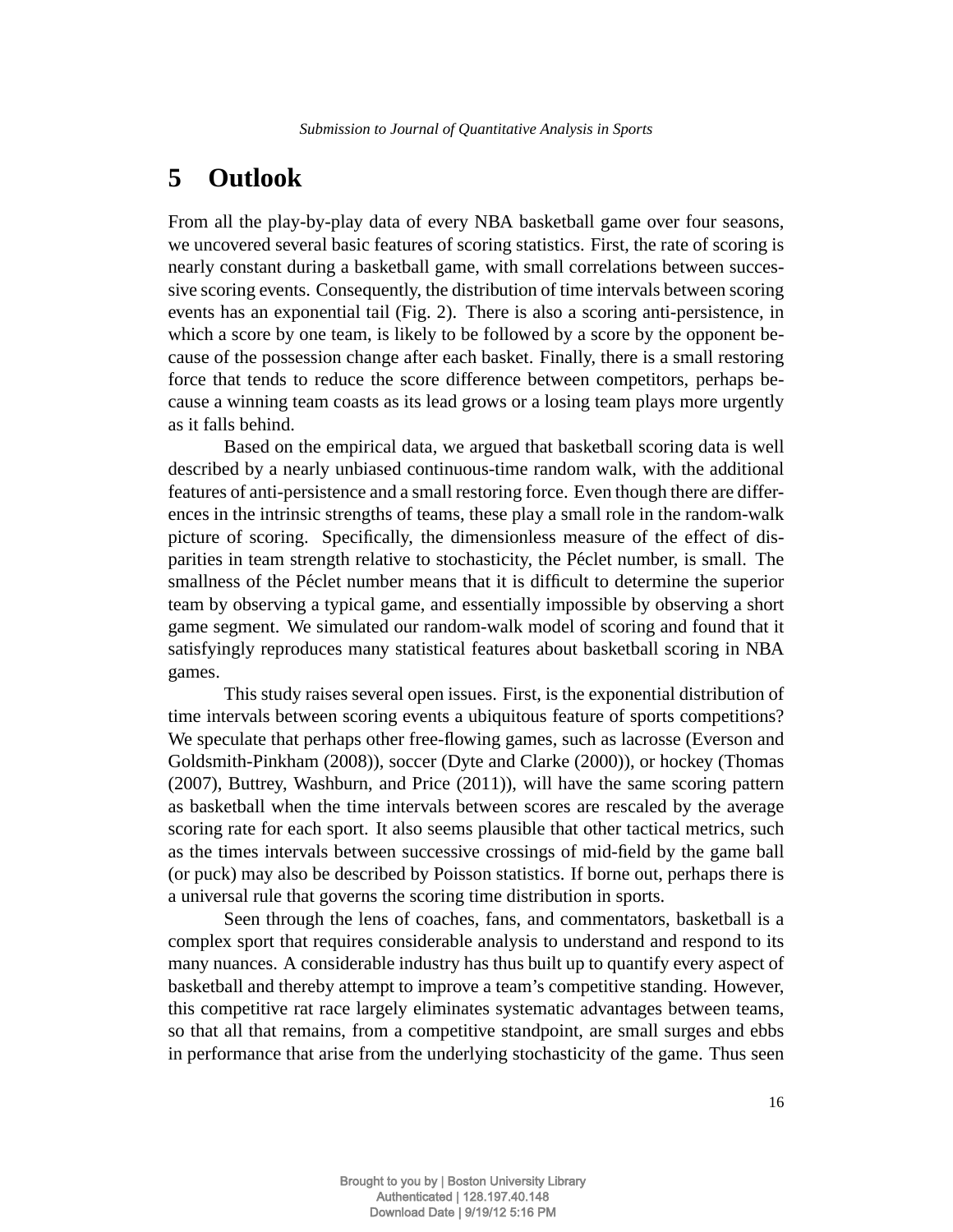through the lens of the theoretical physicist, basketball is merely a random walk (albeit in continuous time and with some additional subtleties) and many of the observable consequences of the game follow from this random-walk description.

#### **References**

- Albert, J., J. Bennett, and J. J. Cochran, eds. (2005): *Anthology of Statistics in Sports*, *ASA-SIAM Series on Statistics and Applied Probability*, volume 61, Philadelphia, PA: SIAM.
- Albert, J. and R. H. Koning (2008): *Statistical Thinking in Sports*, Boca Raton: Taylor and Francis.
- Arkes, J. and J. Martinez (2011): "Finally, Evidence for a Momentum Effect in the NBA," *J. Quantitative Analysis in Sports*, 7.
- Ayton, P. and I. Fischer (2004): "The hot hand fallacy and the gamblers fallacy: Two faces of subjective randomness?" *Memory & Cognition*, 32, 1369.
- Box, G. E. P. and G. Jenkins (1976): *Time Series Analysis: Forecasting and Control*, Holden-Day.
- Bradley, R. A. and M. E. Terry (1952): "Rank Analysis of Incomplete Block Designs: I. The Method of Paired Comparisons," *Biometrika*, 39, 324.
- Buttrey, S. E., A. R. Washburn, and W. L. Price (2011): "Estimating NHL Scoring Rates," *J. Quantitative Analysis in Sports*, 7.
- de Saá Guerra, Y., J. M. M. González, S. S. Montesdeoca, D. R. Ruiz, N. Arjonilla-López, and J. M. Garca-Manso (2011): "Basketball scoring in nba games: an example of complexity," Arxiv:1108.0779.
- Durham, Y., J. Hirschleifer, and V. L. Smith (1998): "Do the Rich Get Richer and the Poor Poorer? Experimental Tests of a Model of Power," *Am. Econ. Rev.*, 88, 891.
- Dyte, D. and S. R. Clarke (2000): "A Ratings Based Poisson Model for World Cup Soccer Simulation," *J. Oper. Res. Soc.*, 51, 993.
- Everson, P. and P. S. Goldsmith-Pinkham (2008): "Composite Poisson Models for Goal Scoring," *J. Quantitative Analysis in Sports*, 4.
- Feller, W. (1968): *An Introduction to Probability Theory and its Applications*, volume 1, New York: Wiley.
- García-Pelayo, R. (2007): "Solution of the persistent, biased random walk," *Physica A*, 384, 143.
- Garfinkel, M. and S. Skaperdas (2007): *Handbook of Defense Economics*, Amsterdam: Elsevier, North-Holland, volume 2, chapter 3, 649.
- Gilovich, T., R. Vallone, and A. Tversky (1985): "The Hot Hand in Basketball: On the Misperception of Random Sequences," *Appl. Cognitive Psych.*, 17, 295.